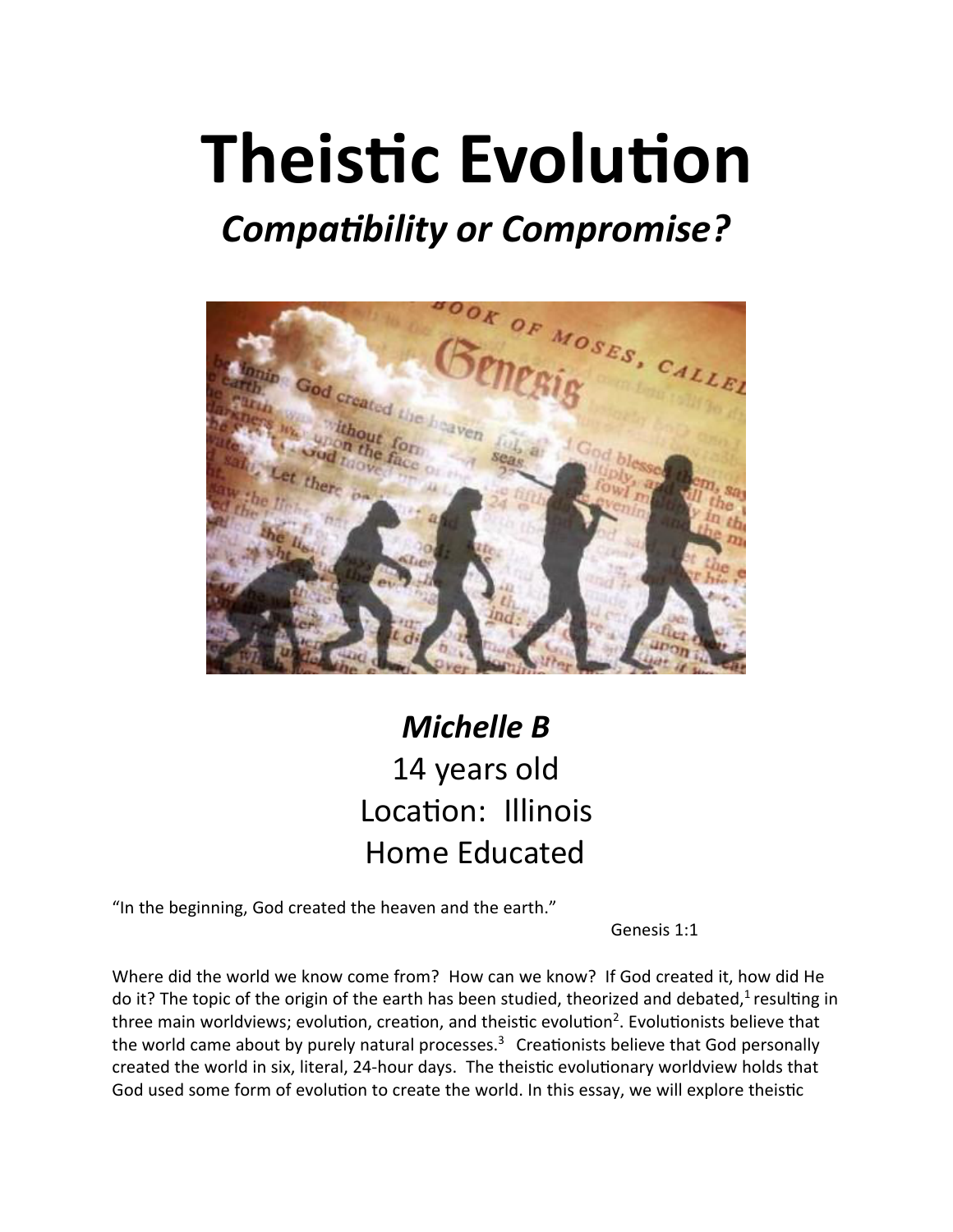evolution and evaluate its compatibility with the Bible. We will review our conclusions and their implications in light of God's Word. Many believers have been taught evolution and later embraced theistic evolution in their desire to include God. I hope to encourage these fellow Christians to begin investigating God's Word and the theistic evolutionary worldview.

#### **Defining Theistic Evolution**

\_\_\_\_\_\_\_\_\_\_\_\_\_\_\_\_\_\_\_\_\_\_\_\_\_\_\_

Theistic evolution (TE) at its core is the belief that the God of the Bible used some form of evolution to create our world.<sup>4</sup> Though there are exceptions, the theistic evolutionary viewpoint as a whole accepts the Darwinian timeline of the world's origins. The theistic evolutionary view also claims belief in the Bible. $5$ 

Among TE proponents, there are two common views. One sways almost into the territory of deism.<sup>6</sup> Their core belief is that God laid down the building blocks and necessary components for the development of intelligent life but then stepped away, leaving His creation to run itself. The other view is commonly known as the "God of the Gaps" theory. This second group holds that God was involved with His creation, and He assisted evolution over the gaps that are unexplainable by naturalistic evolution. $<sup>7</sup>$ </sup>

#### **Theistic Evolution and the Bible**

The Bible and evolution need to fit together for theistic evolution to successfully explain origins. $8$  However, many incompatibilities between the Bible and theistic evolution can be found starting right at the beginning. The evolutionary timeline dates the earth as 4.6 billion years old. $9$  Consistent with the Biblical timeline, significant evidence points to the earth being approximately 6,000 years old. The Evolution Handbook by Vance Ferrell lists 58 evidences for a young earth.<sup>10</sup> One of them can be found in Niagara Falls, where the falling water erodes an average of 3.5 feet off the cliff per year. The length of the Niagara Falls gorge is about 7 miles. When calculated out, these factors indicate that the falls are 5,000-10,000 years old. The massive flood would have been responsible for a great deal of erosion, leaving the indicated date of the earth at about 6,000 years old. $^{11}$ 

<sup>&</sup>lt;sup>1</sup> Seegert, Jay. Creation and Evolution: Compatible or in Conflict? Green Forest, AR: Master Books Inc., 2014.

<sup>&</sup>lt;sup>2</sup> "What is Theistic Evolution," https:www.gotquestions.org/theistic-evolution.html, Got Questions.org, (February 14, 2019) (Accessed March 20, 2019).

<sup>&</sup>lt;sup>3</sup> "Earth: Making of a Planet," https:www.youtube.com/watch?v=gTsJubN68WE&feature=player-embedded (January 8, 2015).

<sup>&</sup>lt;sup>4</sup> "What is Theistic Evolution," https:www.gotquestions.org/theistic-evolution.html, Got Questions.org, (February 14, 2019) (Accessed March 20, 2019).

<sup>&</sup>lt;sup>5</sup> White, J. Gene, "Theistic Evolution---A Biblical and Scientific Analysis," www.sunnybrookepub.com/theisticevolution.html</u> (Accessed March 22, 2019).

<sup>&</sup>lt;sup>6</sup> "What is Theistic Evolution," https:www.gotquestions.org/theistic-evolution.html, Got Questions.org, (February 14, 2019) (Accessed March 20, 2019).

<sup>7</sup> *Ibid*.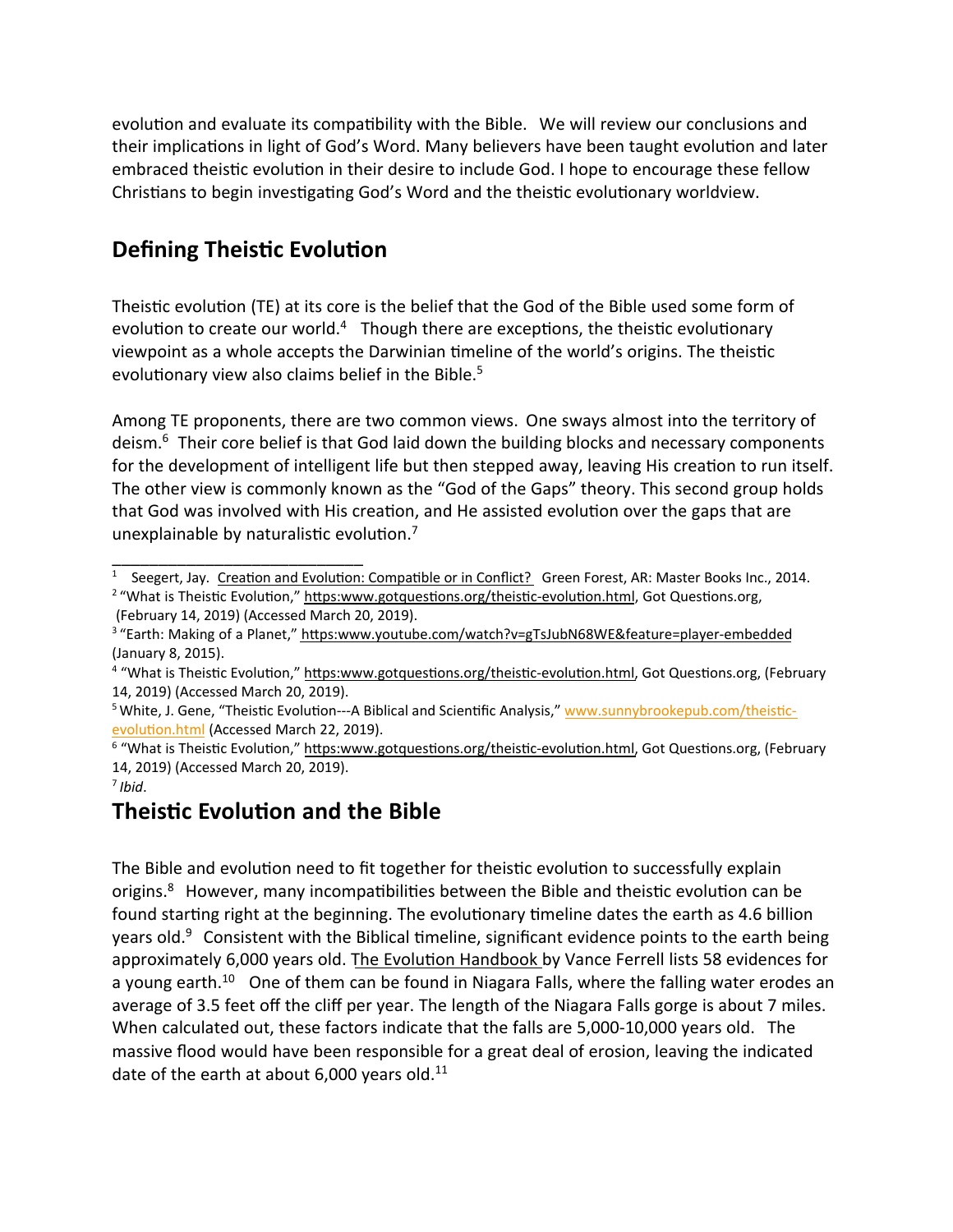In an attempt to stretch out the six days of Genesis 1, the day-age theory was proposed, suggesting that each day actually represents a long period of  $time.^{12}$  However, the Hebrew word for day, "yom", means a literal, 24-hour day. $13$  Exodus 20:11 says, "For in six days, the Lord made heaven and earth, the sea, and all that in them is…" Genesis itself could not be clearer as it repeatedly states, "And the evening and the morning were the … day."

The controversy intensifies when humans come onto the scene. The Darwinian timeline asserts that man appeared only in the last 7 million years of 3.5 billion years of life evolution.<sup>14</sup> The Bible states that man was created on the sixth day. TE decided that the Bible meant over 3.5 billion years into the evolutionary process.<sup>15</sup> However, Jesus affirmed in Mark 10:6 that "from the beginning of the creation God made them male and female."

In the evolutionary worldview, there is no God in whose image we could be made, and humans are simply advanced apes.<sup>16</sup> Major conflict has arisen over whether humans are made in God's image. In Genesis 1:27, God asserts that He "created man in His own image, in the image of God created He him." We are either made in God's image or advanced apes.

\_\_\_\_\_\_\_\_\_\_\_\_\_\_\_\_\_\_\_\_\_\_\_\_\_

 $14$  "Earth: Making of a Planet," https:www.youtube.com/watch?v=gTsJubN68WE&feature=player-embedded (January 8, 2015).

<sup>15</sup> Klink, Bart, "The Untenability of Theistic Evolution," https://infidels.org/library/modern/bartklink/evolution.html (2009) (Accessed March 29, 2019).

<sup>16</sup> "Earth: Making of a Planet," https:www.youtube.com/watch?v=gTsJubN68WE&feature=player-embedded (January 8, 2015).

Another creation/evolution inconsistency is the question of whether human beings have souls. Modern neurologists attribute the activities of the mind such as willing, thinking, and feeling to the brain.<sup>17</sup> Evolutionists see no need for a soul because these functions have been assigned to the brain, and they do not believe there is anywhere the soul goes after death.<sup>18</sup> TE cannot assign a certain time in which apes received a soul and became human. However, God puts tremendous emphasis on the soul. He clearly states in Genesis 2:7, "And the Lord God formed man of the dust of the ground, and breathed into his nostrils the breath of life, and man became a living soul." Jesus says in Matthew 10:28, "And fear not them which kill the body, but are not able to kill the soul: but rather fear Him which is able to destroy both soul and body in hell." Since Christians believe that a person's soul lives on for eternity after they die, the whole Christian worldview collapses without a soul.

If God used evolution, death and suffering were already present in the world for millions of years before man's existence <sup>19</sup>. Therefore, death and suffering could not have been brought about by man's rebellion, because Earth was already corrupted. However, Genesis 3 records

<sup>&</sup>lt;sup>8</sup> Klink, Bart, "The Untenability of Theistic Evolution," https://infidels.org/library/modern/bart-klink/evolution.html (2009) (Accessed March 29, 2019).

<sup>&</sup>lt;sup>9</sup> "Earth: Making of a Planet," https:www.youtube.com/watch?v=gTsJubN68WE&feature=player-embedded (January 8, 2015).

 $10$  Ferrell, Vance. The Evolution Handbook. Altamont, TN: Evolution Facts, Inc., 2001.

 $11$  *Ibid.* 

<sup>&</sup>lt;sup>12</sup> Ham, Ken. The Lie: Evolution. Green Forest, AR: Master Books, Inc., 1987.

<sup>13</sup> *Ibid.*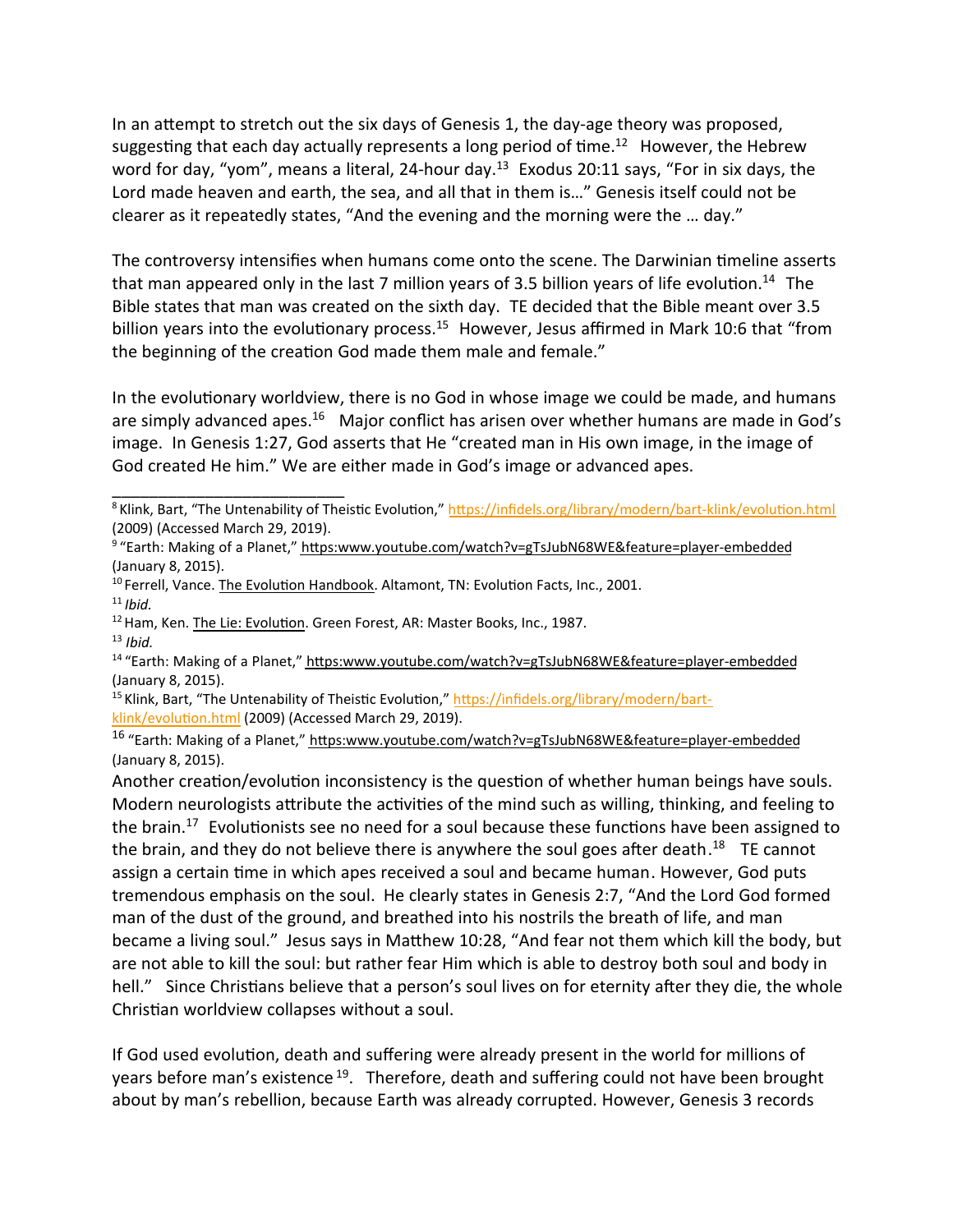the account of the fall of man when Adam and Eve disobeyed God and introduced sin, and thereby death and suffering, into the human race.<sup>20</sup>

A few chapters and many centuries a�er the Fall comes Genesis 6-9, which records the judgment of God on a sinful world with a catastrophic worldwide flood. However, if humans were not responsible for evil in the world, why would God punish them? Naturalistic evolution adamantly denies the possibility of this global flood.<sup>21</sup> The theistic evolutionary worldview tries to blend both opinions by two different explanations.

The first attempt at resolution offers that the flood was local, not worldwide. However, the Hebrew word used for flood, "eret", makes it apparent that the whole earth was covered with water.<sup>22</sup> God also makes himself abundantly clear about His actions. For example, in Genesis 6:17, God says, "And, behold, I, even I, do bring a flood of waters upon the earth, to destroy all flesh, wherein is the breath of life, from under heaven; and everything that is in the earth shall die." Genesis 7:19-24 reinforces the statement. "And the waters prevailed exceedingly upon the earth; and all the high hills, that were under the whole heaven, were covered. Fifteen cubits upward did the waters prevail, and the mountains were covered. And all flesh died that moved upon the earth… All in whose nostrils was the breath of life, of all that was in the dry land, died. And every living substance was destroyed which was upon the ...face of the ground…and they were destroyed from the earth…and the waters prevailed upon the earth an hundred and fi�y days." The Bible makes it clear that the flood was worldwide.

<sup>18</sup> *Ibid.*

<sup>20</sup> *Ibid.*

With the first solution falsified, TE also sometimes offers the explanation that the creation, the fall, and the flood as recorded in Genesis are simply allegorical stories.<sup>23</sup> If this is the case, where do we draw the line between allegory and truth? Were Abraham, Moses, and David allegorical characters? What about the crucifixion and resurrection? Jesus, who is God Himself, believed that these individuals and events were literal (John 5:45-47, John 6:31-32, John 8:33- 40, John 8:52-59, Matthew 22:41-45, Mark 2:25-26, Matthew 5:45, Matthew 19:4-6, John 3:16-18, Matthew 24:37-39, Luke 17:26-27). He declares in Matthew 24:38, "For as in the days that were before the flood they were eating and drinking, marrying and giving in marriage, until the day that Noah entered into the ark. And knew not until the flood came, and took them all away; so shall also the coming of the Son of man be." Peter also states, "Whereby the world that then was, being overflowed with water, perished." (2 Peter 3:6). In Romans 5:19, Paul points out, "For as by one man's disobedience many were made sinners, so by the obedience of one shall many be made righteous." Based on the testimony of Jesus and others, we can confidently receive these accounts as accurate, historical narrative.

\_\_\_\_\_\_\_\_\_\_\_\_\_\_\_\_\_\_\_\_\_\_\_\_\_\_\_\_ <sup>17</sup> Klink, Bart, "The Untenability of Theistic Evolution," https://infidels.org/library/modern/bartklink/evolution.html (2009) (Accessed March 29, 2019).

<sup>&</sup>lt;sup>19</sup> Ham, Ken. The Lie: Evolution. Green Forest, AR: Master Books, Inc., 1987.

<sup>21</sup> *Ibid.*

<sup>&</sup>lt;sup>22</sup> Klink, Bart, "The Untenability of Theistic Evolution," https://infidels.org/library/modern/bartklink/evolution.html (2009) (Accessed March 29, 2019).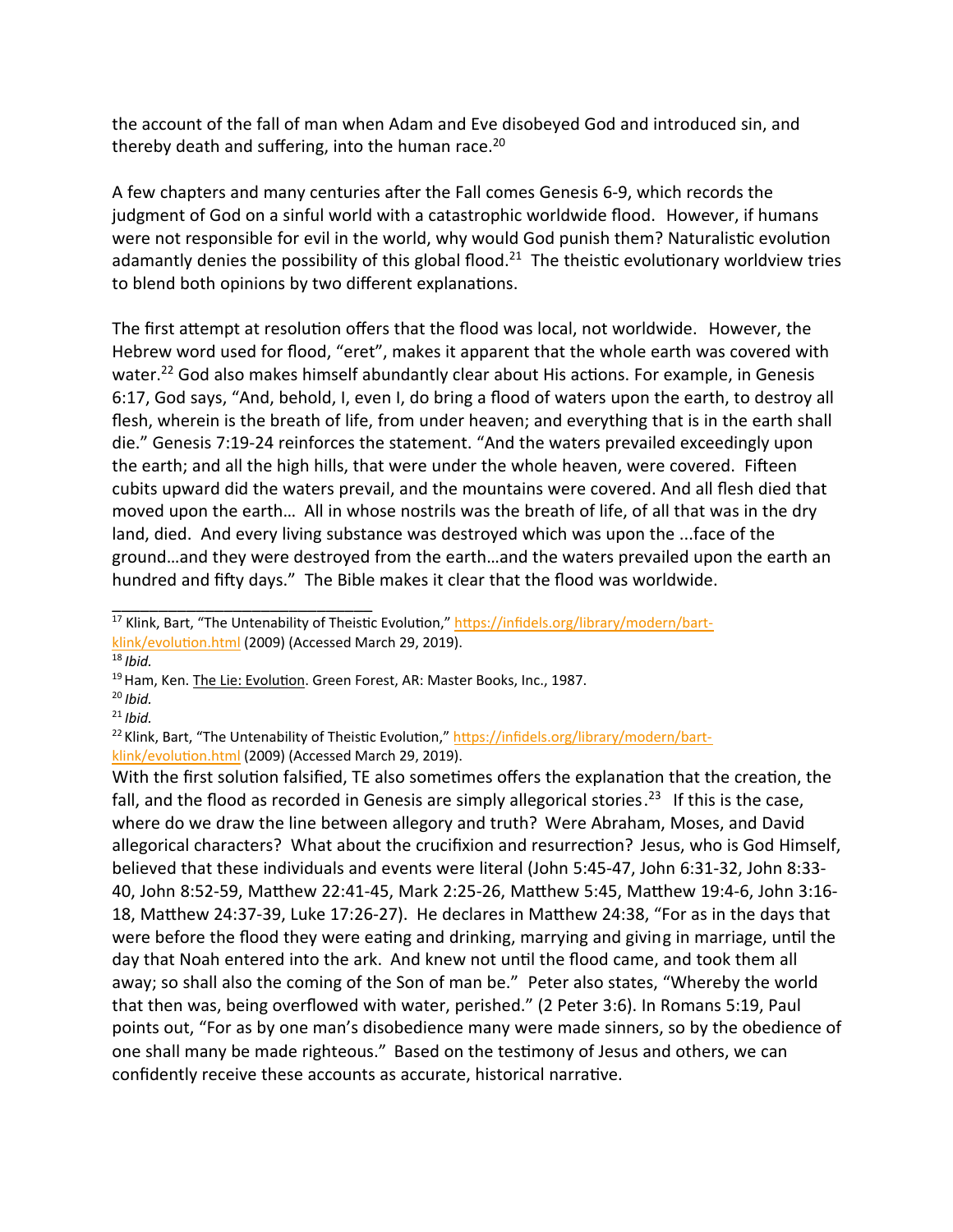Understanding that the Genesis accounts were not intended as allegory, many TE proponents make another attempt, suggesting that Genesis was only written to be understandable by its ancient contemporaries.<sup>24</sup> However, it would be entirely possible to make the account understandable and accurate. The author could have noted if humans descended from animals, he could have noted long intermittent time periods, and he could have treated Adam and Eve, the Fall, and the Flood metaphorically.<sup>25</sup> However, he did none of these.

Finally, one of the most significant, negative implications of theistic evolution is its impact on our view of God Himself. The idea that God used evolution destroys multiple aspects of His character. For example, evolution is, by its own admission, a cruel and merciless process filled with suffering.<sup>26</sup> Since mankind was supposedly nonexistent for almost the first 4 billion years, he could not have sinned and brought death and suffering into the world.<sup>27</sup> This makes all the cruelty, suffering, and death before mankind God's fault.<sup>28</sup> Furthermore, since in this view, mankind is not responsible for sin, death, and suffering in the world, punishing them for something they did not cause would be unfair of God. Another indictment against God's character is seen in His apparent wastefulness if He used evolution.<sup>29</sup> He allowed billions of pointless years, billions of cruel mutations and billions of extinct organisms in His progression toward mankind.<sup>30</sup> However, the Scriptures continuously remind us that our loving Creator is gracious and just and wise.

\_\_\_\_\_\_\_\_\_\_\_\_\_\_\_\_\_\_\_\_\_\_\_\_\_\_\_\_\_ <sup>23</sup> *Ibid.*

On the Darwinian Tree of Life, there is no progression toward humans as though they were the final goal; instead they are only a small branch.<sup>31</sup> In fact, they are only a different type of animal, and not unique. However, God says that humans are the pinnacle of His creation. In Genesis 1:28, God blessed mankind whom He just created in His image and breathed into him the breath of life, and He clearly is favoring them above all His other creation. "And God blessed them, and God said unto them, 'Be fruitful, and multiply, and replenish the earth, and subdue it: and have dominion over the fish of the sea, and over the fowl of the air, and over every living thing that moveth upon the earth." In Psalm 8:5-6, God again states the uniqueness and superiority of humans over the rest of His creation. "For thou hast made him a little lower than the angels, and hast crowned him with glory and honour. Thou madest him to have dominion over the works of thy hands; thou hast put all things under his feet:"

#### **Evolution is Not a Rational Alternative**

<sup>24</sup> *Ibid.*

<sup>25</sup> *Ibid.*

<sup>26</sup> *Ibid.*

<sup>&</sup>lt;sup>27</sup> DeWitt, David A., "Why I Rejected Theistic Evolution," https://answersingenesis.org/theistic-evolution/why-irejected-theistic-evolution/ (January 12, 2004) (Accessed March 29, 2019).

<sup>&</sup>lt;sup>28</sup> Ham, Ken. The Lie: Evolution. Green Forest, AR: Master Books, Inc., 1987.

<sup>&</sup>lt;sup>29</sup> Klink, Bart, "The Untenability of Theistic Evolution," https://infidels.org/library/modern/bart-

klink/evolution.html (2009) (Accessed March 29, 2019).

<sup>30</sup> *Ibid.*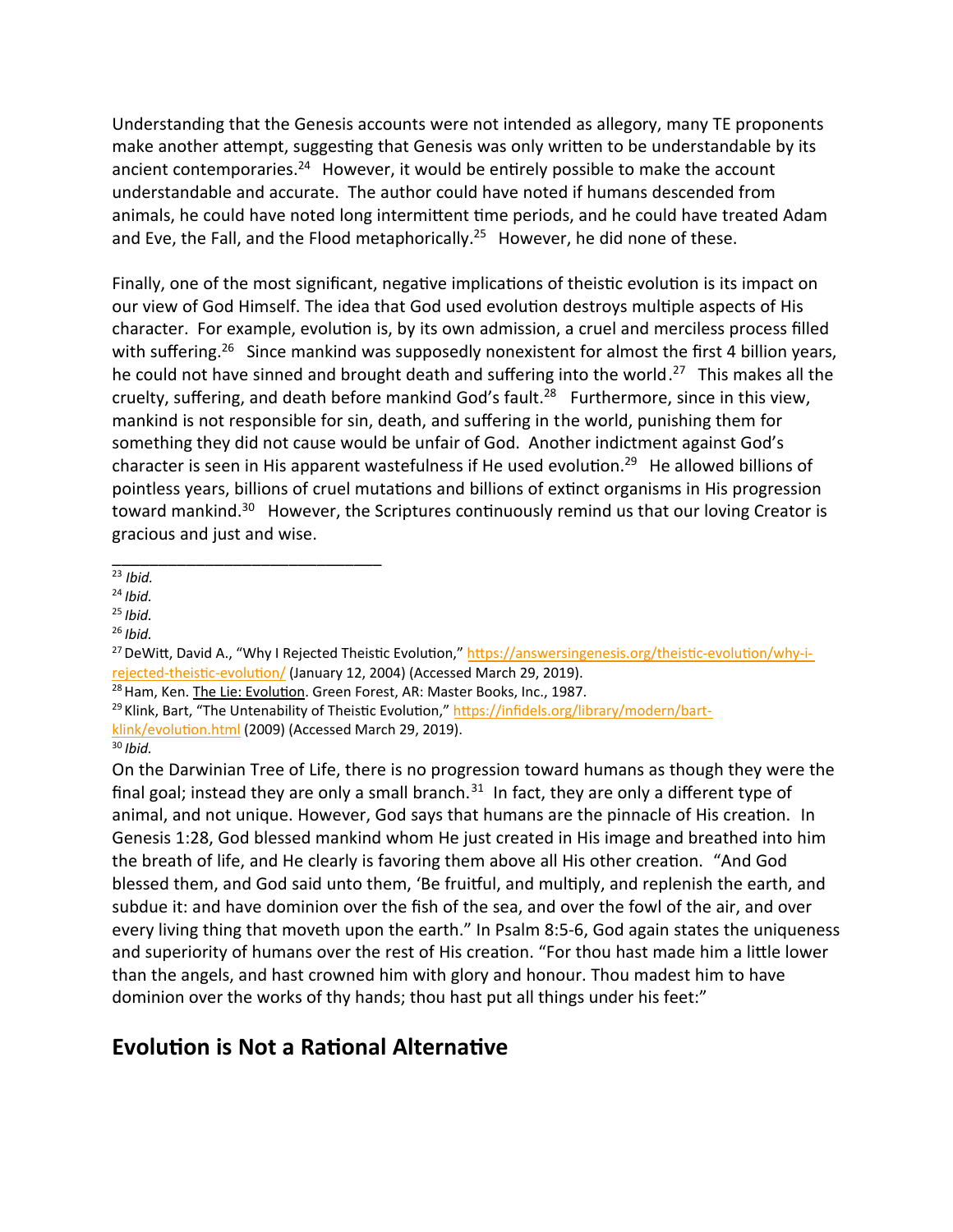Now that the Bible and TE have been shown to be incompatible with one another, some Christians may feel themselves in a worse dilemma than before. Having been taught that evolution is the real science of origins and the Bible is a book of faith, how can we answer the original questions? Where did the world we know come from? How can we know? If God created it, how did He do it? Is it possible that evolution did not need to be involved at all? The evolutionary view has many significant and unbridged chasms as well.

One of the most foundational assumptions in evolutionary theory is abiogenesis, the idea that life can come from non-life.<sup>32</sup> However, this has never been observed and is scientifically impossible. Only life produces life. So where did all the life around us begin? Many theories have been proposed, but all of them require abiogenesis because the possibility of an eternal God starting life is ruled out.<sup>33</sup> These impossible necessities have led many devoted evolutionists to question their stance.

Dr. Francis Crick, Nobel Prize-winning co-discoverer of the DNA molecule and outspoken atheist candidly lamented, "Every time I write a paper on the origin of life, I determine I will never write another one, because there is too much speculation running after too few facts."<sup>34</sup>

Dr. Per Bak, theoretical physicist from the Niels Bohr Institute, Copenhagen, gives his opinion on the subject. "We are nowhere near understanding the origin of life. But let us try to avoid invoking miracles."<sup>35</sup>

\_\_\_\_\_\_\_\_\_\_\_\_\_\_\_\_\_\_\_\_\_\_\_\_\_\_\_\_\_\_  $\overline{31}$  *Ibid.* 

<sup>32</sup> Seegert, Jay. Creation and Evolution: Compatible or in Conflict? Green Forest, AR: Master Books Inc., 2014. <sup>33</sup> *Ibid.*

<sup>34</sup> *Ibid.*

<sup>35</sup> *Ibid.*

Dr. Francis Crick acknowledges his difficulty with this statement. "An honest man, armed with all the knowledge available to us now, could only state that in some sense, the origin of life appears at this moment to be almost a miracle, so many are the conditions which would have had to have been satisfied to get it going."  $36$ 

One of the most crucial, unsolved problems with the evolutionary theory is the very existence of information. The laws of informational science tell us that information only arises from an intelligent source like a brain.<sup>37</sup> Nobody walks into a library looking for books written by mindless, random chance processes.<sup>38</sup> So how much more impossible is it to believe that the information in our DNA arose by random chance processes? Information demands intelligence, yet the information in our DNA, so complicated that even a computer cannot replicate it, is supposed to have written itself through mutations and natural selection.<sup>39</sup>

Another unresolved difficulty in the evolutionary theory is seen in our planet's prime living conditions. Jay Seegert's book, Creation and Evolution: Compatible or in Conflict, lists thirteen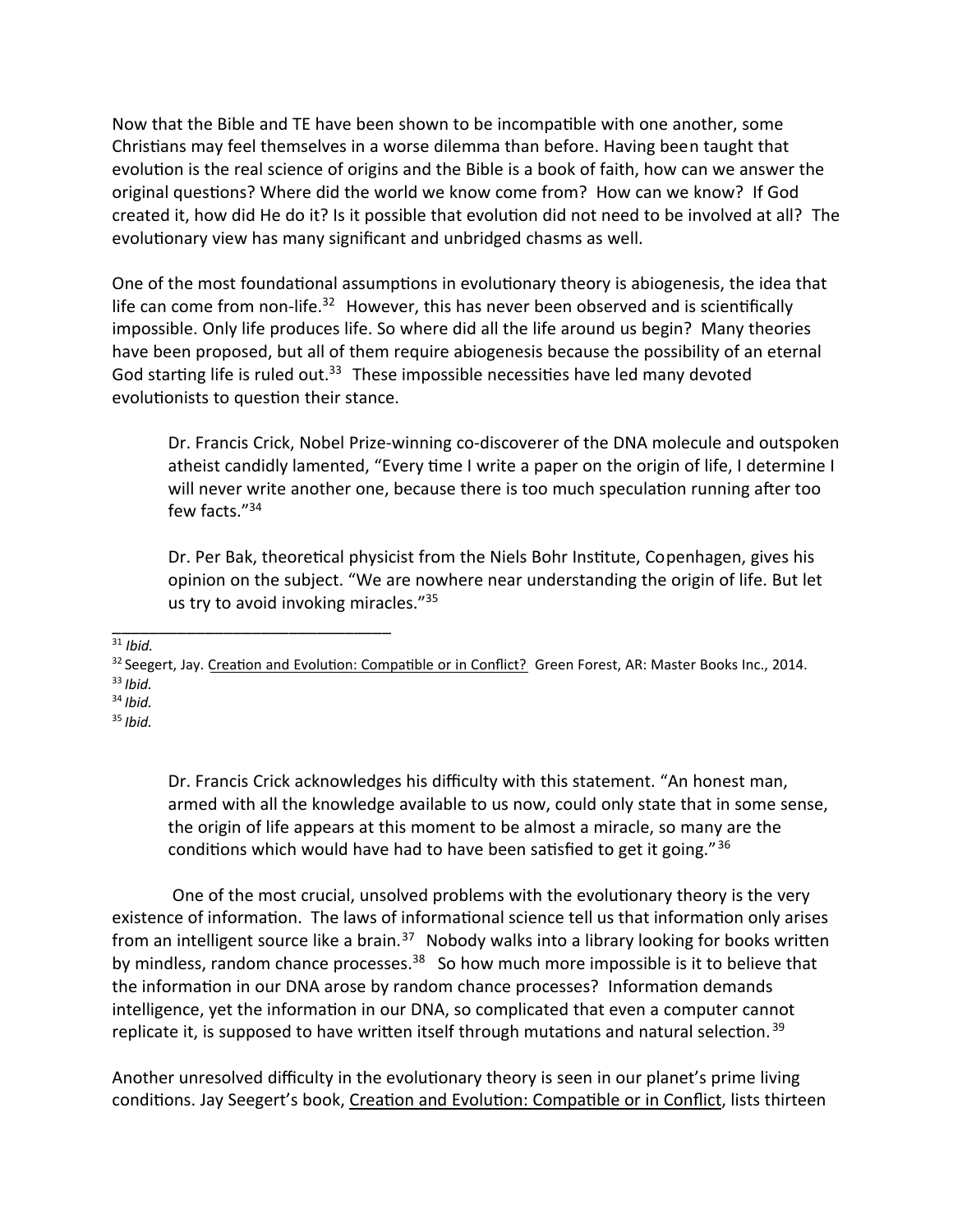fine-tuned attributes critical for our survival. $40$  If any one of these crucial parameters were not in place, our earth would not be habitable. How could chance strike this amazing balance? The mathematical lack of probability is astronomical. Evolution is incapable of satisfactorily explaining the perfect habitability of our planet with random chance processes. $41$ 

#### **In Light of God's Word**

As we have seen, the Bible and theistic evolution are inconsistent with one another. Evolution also has major unexplainable loopholes. We can believe God's Word. God is the only One who was an eyewitness, and He is the only One who claims to be. In Genesis 1-3, God tells us clearly how He created the earth in six days. I encourage you to examine the evidence in many different areas, such as the self-reproducing, complex and microscopic machines in cellular biology, the lack of transitional forms in the fossil record, and the evidence against a common ancestor in DNA sequencing. Scientist Francis Bacon asserted, "A little science estranges a man from God; a lot of science brings him back." 42

"For by Him were all things created, that are in heaven, and that are in earth, visible and invisible, whether they be thrones, or dominions, or principalities, or powers: all things were created by Him, and for Him: And He is before all things, and by Him all things consist."

Colossians 1:16

<sup>36</sup> *Ibid.*

<sup>38</sup> *Ibid.*

<sup>41</sup> *Ibid.*

<sup>37</sup> Kerby, Carl, "There's No Evidence for God," https://www.rforh.com/portfolio-item/debunked-theres-noevidence-for-god (Accessed April 27, 2019).

<sup>&</sup>lt;sup>39</sup> Seegert, Jay. Creation and Evolution: Compatible or in Conflict? Green Forest, AR: Master Books Inc., 2014. <sup>40</sup> *Ibid.*

<sup>&</sup>lt;sup>42</sup> FB-AZ Quotes.com, https://www.azquotes.com/author/751-Francis-Bacon (Accessed April 26, 2019).